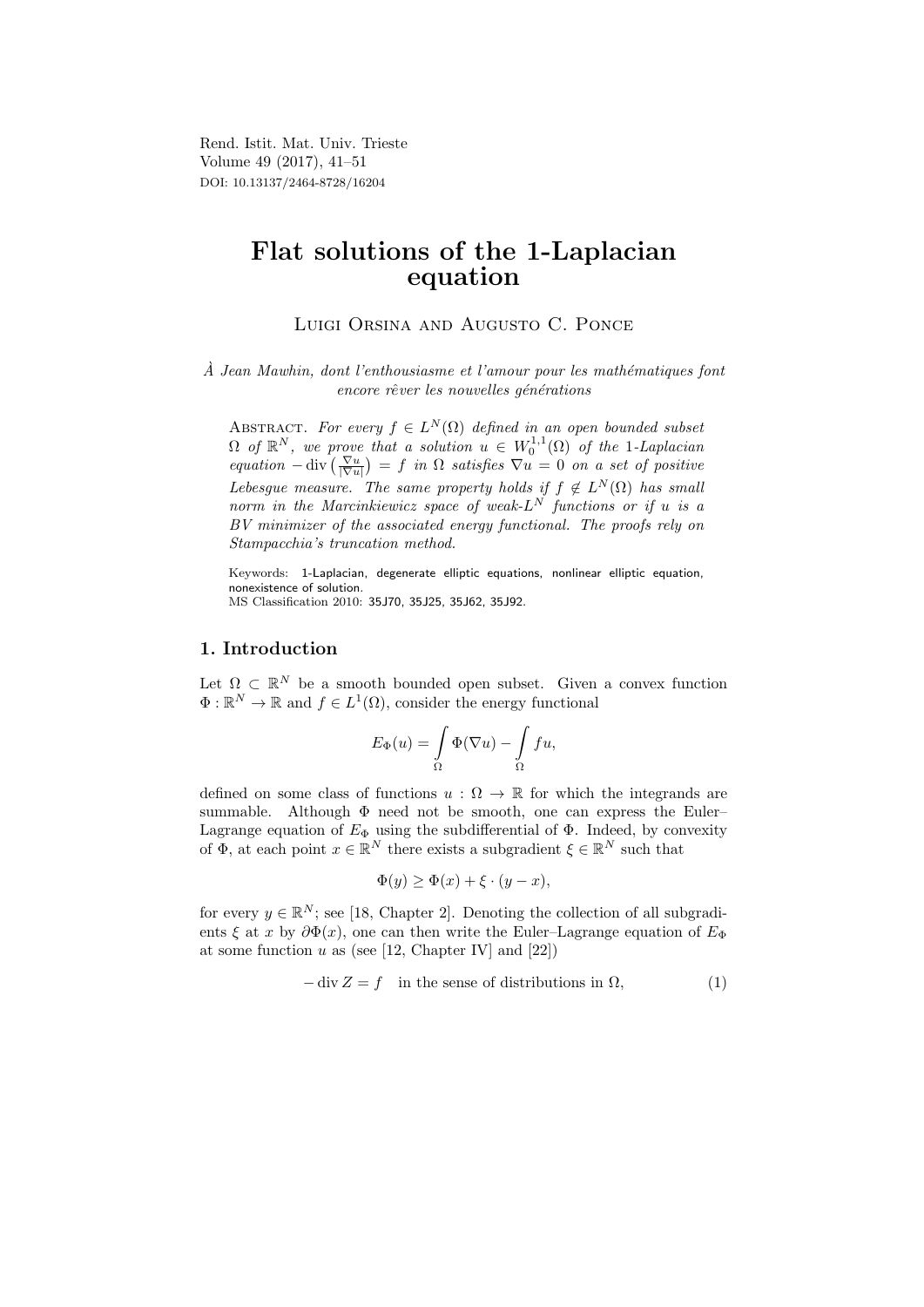#### 42 L. ORSINA AND A.C. PONCE

where  $Z$  is a summable function with values in  $\mathbb{R}^N$  such that

$$
Z \in \partial \Phi(\nabla u) \quad \text{almost everywhere in } \Omega. \tag{2}
$$

For example, if  $\Phi_p(x) = |x|^p/p$  for some exponent  $p > 1$ , then  $\Phi_p$  is differentiable pointwise. Thus,  $\partial \Phi_p(x) = \{ |x|^{p-2}x \}$ , and one recovers an equation involving the p-Laplace operator:

$$
-\Delta_p u = -\operatorname{div}\left(|\nabla u|^{p-2}\nabla u\right) = f.
$$

When  $p = 1$ , the function  $\Phi_1$  is not differentiable at 0, and one should be careful about the meaning of the quotient  $\nabla u/|\nabla u|$  that appears in the formal notation of the 1-Laplacian. The correct interpretation is based on the formalism of subdifferentials above. Indeed, for  $\Phi_1(x) = |x|$ , one has

$$
\partial \Phi_1(x) = \begin{cases} \overline{B_1(0)} & \text{if } x = 0, \\ \{x/|x|\} & \text{if } x \neq 0, \end{cases}
$$
 (3)

where  $B_1(0)$  denotes the unit open ball in  $\mathbb{R}^N$ .

The vector field Z in the Euler–Lagrange equation now satisfies the conditions:

 $|Z| \leq 1$  and  $Z|\nabla u| = \nabla u$ 

almost everywhere in  $\Omega$ . Observe that, in dimension 1, equation (3) provides one with the maximal monotone graph associated to the sign function.

Assuming that  $f \in L^N(\Omega)$ , the functional  $E_{\Phi_1}$  associated to  $\Phi_1$  is welldefined in  $W_0^{1,1}(\Omega)$ , and the Euler–Lagrange equation  $(1)-(2)$  is indeed satisfied by a minimizer. The goal of this paper is to show that one cannot abandon the vector field Z and replace it by the quotient  $\nabla u / |\nabla u|$  since the gradient  $\nabla u$ must vanish on a set of positive Lebesgue measure.

Every function  $u \in W^{1,1}(\Omega)$  such that  $\nabla u \neq 0$  a.e. in  $\Omega$  has a legitimate 1-Laplacian  $\Delta_1 u$  defined in the sense of distributions as

$$
\langle \Delta_1 u, \varphi \rangle := - \int\limits_{\Omega} \frac{\nabla u}{|\nabla u|} \cdot \nabla \varphi,
$$

for every test function  $\varphi \in C_c^{\infty}(\Omega)$  with compact support in  $\Omega$ , but even for smooth functions u something strange happens near an interior extremum point:

EXAMPLE 1.1. For every  $N \geq 1$ , let  $u : B_1(0) \to \mathbb{R}$  be the function defined by  $u(x) = 1 - |x|^2$ . In the sense of distributions we have, for  $N = 1$ ,

$$
-\Delta_1 u=2\delta_0,
$$

while for  $N \geq 2$ ,

$$
-\Delta_1 u = \frac{N-1}{|x|}.
$$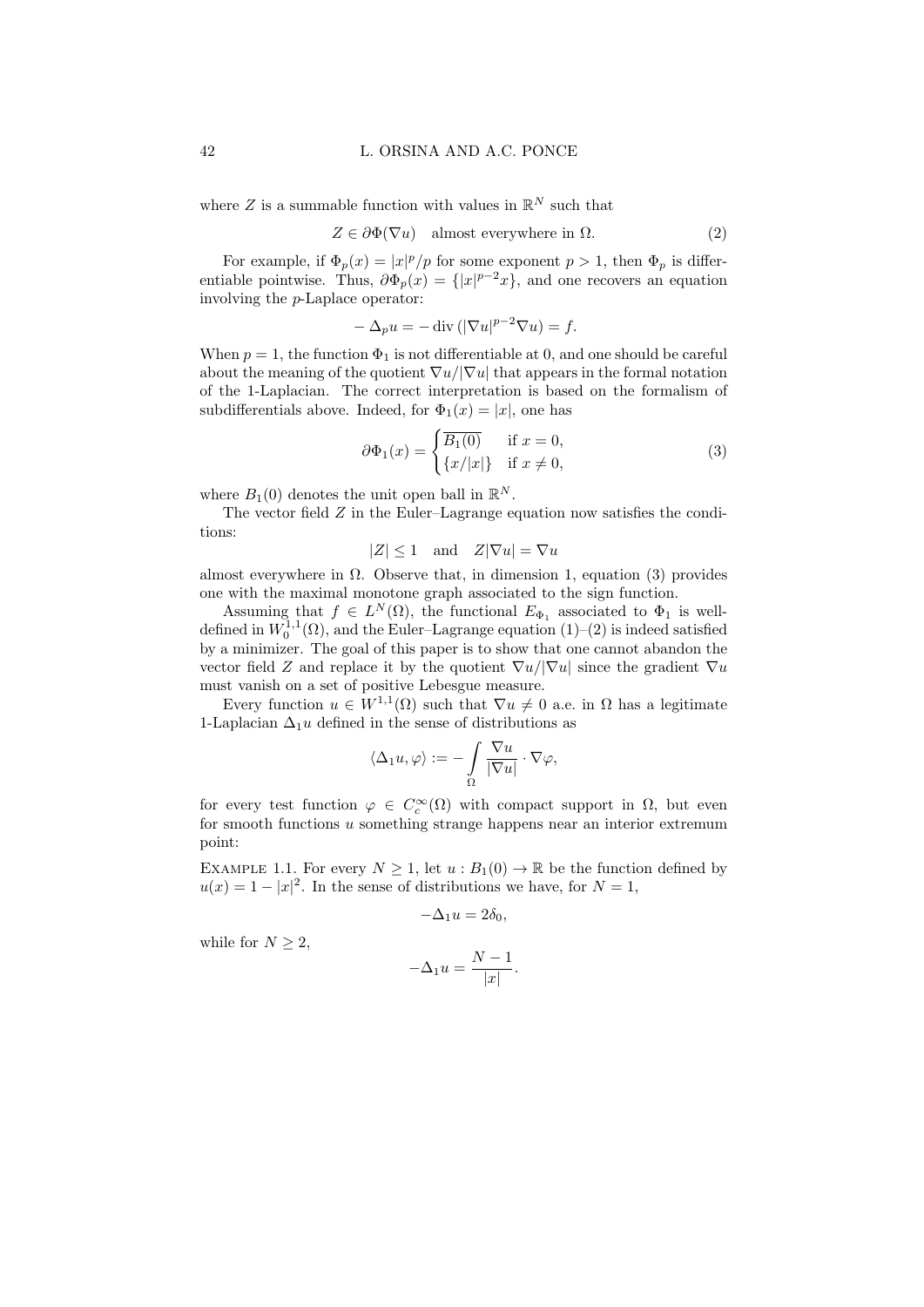In the previous example, the topological singularity of the vector field  $-x/|x|$  is detected by its divergence, and the 1-Laplacian does not belong to  $L^N(\Omega)$ . We show that this is a general fact that holds for Sobolev functions, not necessarily smooth:

THEOREM 1.2. There exists no function  $u \in W_0^{1,1}(\Omega)$  such that  $\nabla u \neq 0$ a.e. in  $\Omega$  and

$$
\Delta_1 u \in L^N(\Omega).
$$

In Example 1.1 above for  $N \geq 2$ , one sees that the right-hand side belongs to the Marcinkiewicz space  $\mathcal{M}^{N}(\Omega)$  of weak- $L^{N}$  functions f in  $\Omega$  equipped with the seminorm

$$
||f||_{\mathcal{M}^{N}(\Omega)} = \sup_{A \subset \Omega} \frac{1}{|A|^{\frac{N-1}{N}}} \int_{A} |f|,
$$

where  $|A|$  denotes the Lebesgue measure of A and the supremum is computed with respect to every Borel subset of  $\Omega$ . In the case of the example, the function  $f = (N-1)/|x|$  satisfies

$$
||f||_{\mathcal{M}^N(B(0;1))} = N\omega_N^{1/N},\tag{4}
$$

where  $\omega_N$  denotes the volume of the unit ball in  $\mathbb{R}^N$ .

A variant of the proof of Theorem 1.2 based on Peetre–Alvino's imbedding of  $W^{1,1}(\mathbb{R}^N)$  in the Lorentz space  $L^{\frac{N}{N-1},1}(\mathbb{R}^N)$  shows that this quantity (4) is critical for the existence of flat levels of solutions involving the 1-Laplacian:

THEOREM 1.3. Let  $N \geq 2$ . There exists no function  $u \in W_0^{1,1}(\Omega)$  such that  $\nabla u \neq 0$  a.e. in  $\Omega$ ,

$$
\Delta_1 u \in \mathcal{M}^N(\Omega) \quad \text{and} \quad \|\Delta_1 u\|_{\mathcal{M}^N(\Omega)} < N \omega_N^{1/N}.
$$

Theorems 1.2 and 1.3 are related to the degenerate limit behavior of solutions of the *p*-Laplacian equation as *p* tends to 1 that has been studied by several authors; see e.g. [9, 20, 21], starting with the pioneering work of Kawohl [15], and also clarify the need for relying on the vector field Z in replacement of  $\nabla u/|\nabla u|.$ 

EXAMPLE 1.4. For any  $0 < r < 1$ , let  $u : B_1(0) \to \mathbb{R}$  be the function defined by

$$
u(x) = \begin{cases} 1 - |x|^2 & \text{if } |x| \ge r, \\ 1 - r^2 & \text{if } |x| < r. \end{cases}
$$

Then,  $u \in W_0^{1,1}(B_1(0))$ . If  $Z : B_1(0) \to \overline{B_1(0)}$  is any smooth extension of the function

$$
x \in B_1(0) \setminus B_r(0) \longrightarrow -\frac{x}{|x|} \in \mathbb{R}^N,
$$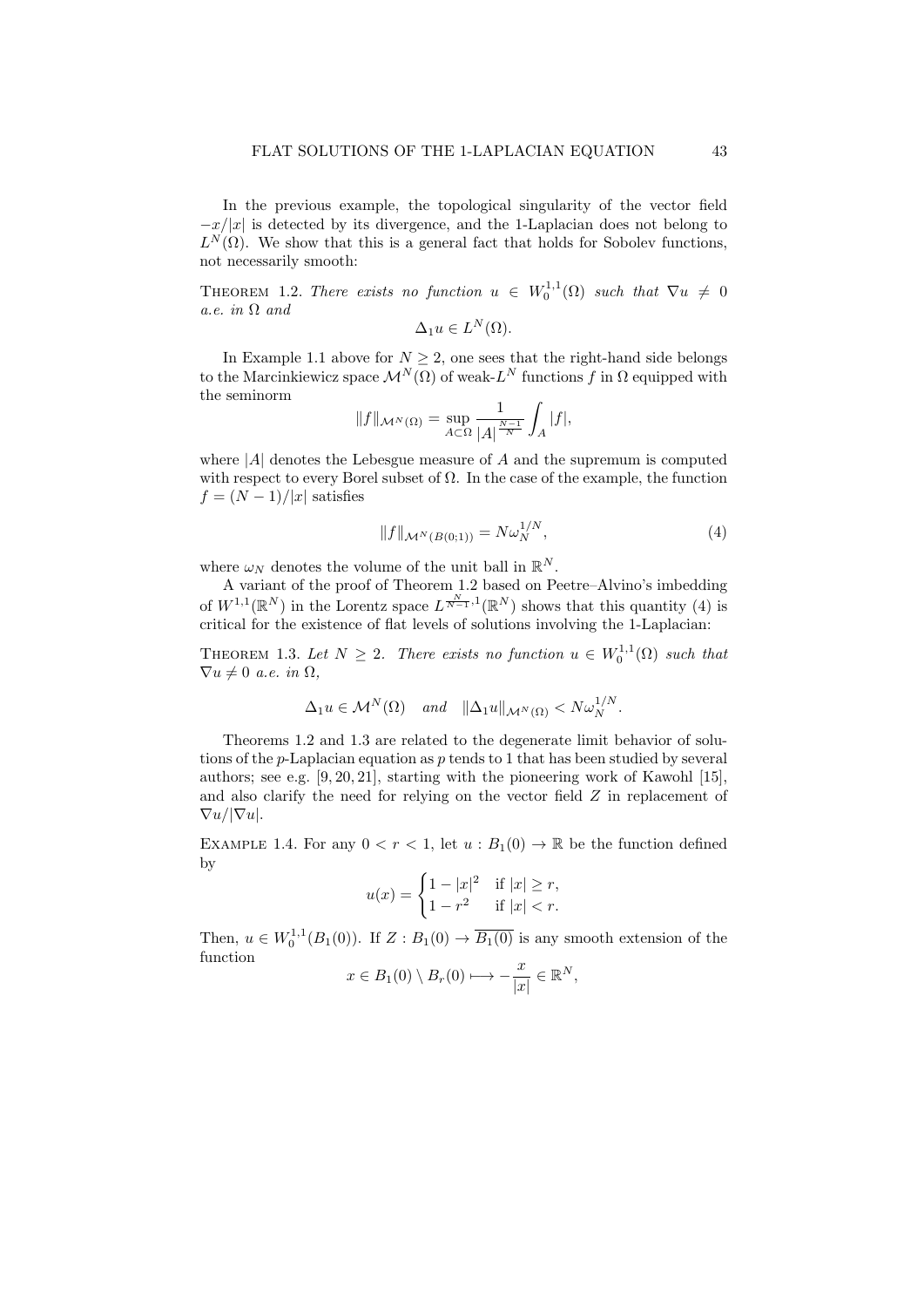then u and Z satisfy the Euler–Lagrange equation  $(1)$ – $(2)$  for some function  $f \in L^{\infty}(B_1(0)).$ 

Observe that the Sobolev space  $W_0^{1,1}(\Omega)$  is not the natural setting for looking for minimizers of  $E_{\Phi_1}$ , due to the lack of reflexivity of  $L^1(\Omega;\mathbb{R}^N)$ . This is in contrast to minimization problems in  $W^{1,p}(\Omega)$  for  $1 < p < +\infty$  which can be investigated using techniques based on the uniform convexity of the space; see [11].

Let us assume that  $E_{\Phi_1}$  is bounded from below for some given  $f \in L^N(\Omega)$ . This is the case for example if the norm  $||f||_{L^N(\Omega)}$  is small, depending on the Sobolev constant; see e.g. [16]. One can now take a minimizing sequence  $(u_n)_{n\in\mathbb{N}}$  in  $W_0^{1,1}(\Omega)$  such that

$$
\lim_{n \to \infty} E_{\Phi_1}(u_n) = \inf_{W_0^{1,1}(\Omega)} E_{\Phi_1}.
$$

Each function  $u_n$ , extended by zero to  $\mathbb{R}^N$ , is an element of  $W^{1,1}(\mathbb{R}^N)$ . Since the sequence  $(\nabla u_n)_{n\in\mathbb{N}}$  is bounded in  $L^1(\mathbb{R}^N;\mathbb{R}^N)$ , we can extract a subsequence  $(\nabla u_{n_k})_{k \in \mathbb{N}}$  converging weakly to some finite vector-valued measure in  $\mathbb{R}^N$  supported in  $\overline{\Omega}$ . Applying the Rellich–Kondrashov compactness theorem, we deduce that there exists  $u \in BV(\mathbb{R}^N)$  such that  $u = 0$  in  $\mathbb{R}^N \setminus \Omega$ , and

$$
\lim_{k \to \infty} E_{\Phi_1}(u_{n_k}) \ge \int_{\mathbb{R}^N} |Du| - \int_{\Omega} fu.
$$

The limit function  $u$  is a minimizer of the extended functional

$$
\overline{E}_{\Phi_1}(v) := \int_{\mathbb{R}^N} |Dv| - \int_{\Omega} fv,
$$
\n(5)

over the class of functions  $v \in BV(\mathbb{R}^N)$  such that  $v = 0$  in  $\mathbb{R}^N \setminus \Omega$ . Such a functional provides a relaxed formulation of the minimization problem for which a solution exists; see [14]. In the spirit of Theorems 1.2 and 1.3, minimizers of (5) must have flat level sets:

THEOREM 1.5. Let  $f \in L^N(\Omega)$  and let  $u \in BV(\mathbb{R}^N)$  with  $u = 0$  in  $\mathbb{R}^N \setminus \Omega$  be a minimizer of the extended functional  $\overline{E}_{\Phi_1}$ . Then,  $u \in L^{\infty}(\mathbb{R}^N)$  and the set of extremal points

$$
\{x \in \mathbb{R}^N : |u(x)| = ||u||_{L^{\infty}(\mathbb{R}^N)}\}
$$

has positive Lebesgue measure.

We deduce in this case that the absolute continuous part  $D^a u$  of the measure Du vanishes a.e. on a set of positive measure since  $D^a u = 0$  a.e. on level sets  ${u = \alpha}$  for every  $\alpha \in \mathbb{R}$  [4, Proposition 3.73]. The counterpart of Theorem 1.5 involving the condition  $||f||_{\mathcal{M}^N(\Omega)} < N \omega_N^{1/N}$  is true but uninteresting since  $\overline{E}_{\Phi_1}$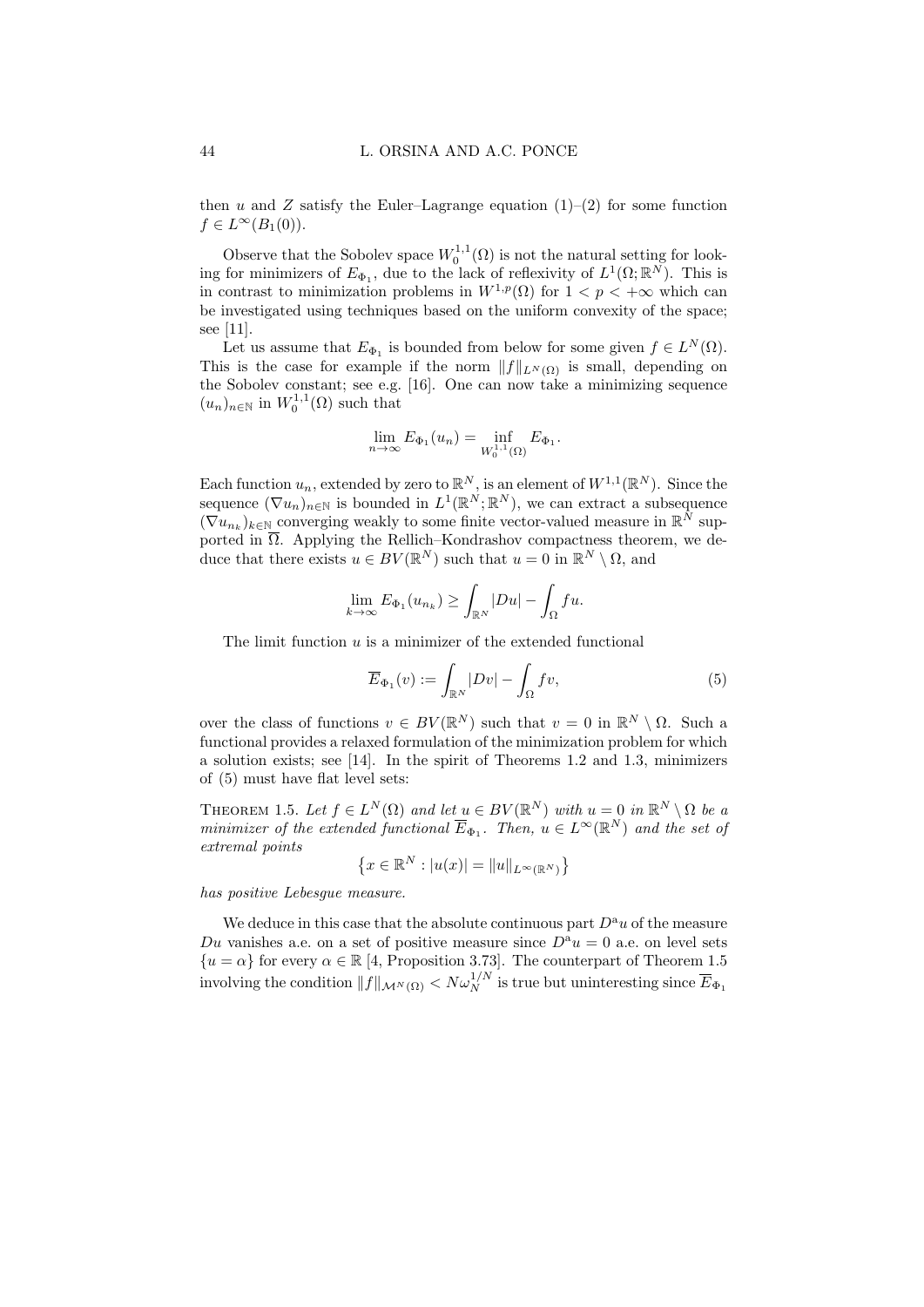is nonnegative and 0 is the unique minimizer. This follows from a standard application of Alvino's version of the Sobolev inequality in Lorentz spaces.

Renormalized solutions to equations involving the 1-Laplacian have been introduced in the spirit of the relaxed minimization problem above, but in general such solutions merely have bounded variation or do not satisfy the homogeneous Dirichlet boundary condition  $[1, 5, 6, 8, 10, 19]$ .

EXAMPLE 1.6 (Remark 3.10 in [19]). For every  $N < r \le R$ , the function  $u = (1 - N/r)\chi_{B_r(0)}$  is a renormalized solution of the Dirichlet problem

$$
\begin{cases}\n-\Delta_1 v = h - v & \text{in } B_R(0), \\
v = 0 & \text{on } \partial B_R(0),\n\end{cases}
$$

with bounded datum  $h = \chi_{B_r(0)}$ . Note that if  $r < R$  then  $u_r$  is a BV function with compact support in  $B_R(0)$ , while if  $r = R$  then  $u_r$  is a  $W^{1,1}$  function which does not vanish on the boundary.

In the next section, we prove Theorems 1.2, 1.3 and 1.5. This paper is a revised and extended version of a note written by the authors in 2012 that was only available at the arxiv.org website.

### 2. Proofs of the main results

Proof of Theorem 1.2. Assume by contradiction that there exists a function  $u \in W_0^{1,1}(\Omega)$  such that  $\nabla u \neq 0$  almost everywhere in  $\Omega$  and  $f := \Delta_1 u \in L^N(\Omega)$ . Then,

$$
\int_{\Omega} \frac{\nabla u}{|\nabla u|} \cdot \nabla \varphi = \int_{\Omega} f \varphi,
$$

for every  $\varphi \in C_c^{\infty}(\Omega)$ . Note that  $\nabla u / |\nabla u| \in L^{\infty}(\Omega)$  and  $u \in L^{\frac{N}{N-1}}(\Omega)$  by the Gagliardo-Nirenberg-Sobolev imbedding. By density of  $C_c^{\infty}(\Omega)$  in  $W_0^{1,1}(\Omega)$  we deduce that

$$
\int_{\Omega} \frac{\nabla u}{|\nabla u|} \cdot \nabla v = \int_{\Omega} fv,
$$
\n(6)

for every  $v \in W_0^{1,1}(\Omega)$ .

We proceed using Stampacchia's truncation method. For this purpose, for every  $\kappa>0$  let  $G_\kappa:\mathbb{R}\to\mathbb{R}$  be the function defined by

$$
G_{\kappa}(t) = \begin{cases} t + \kappa & \text{if } t < -\kappa, \\ 0 & \text{if } -\kappa \le t \le \kappa, \\ t - \kappa & \text{if } t > \kappa. \end{cases}
$$
 (7)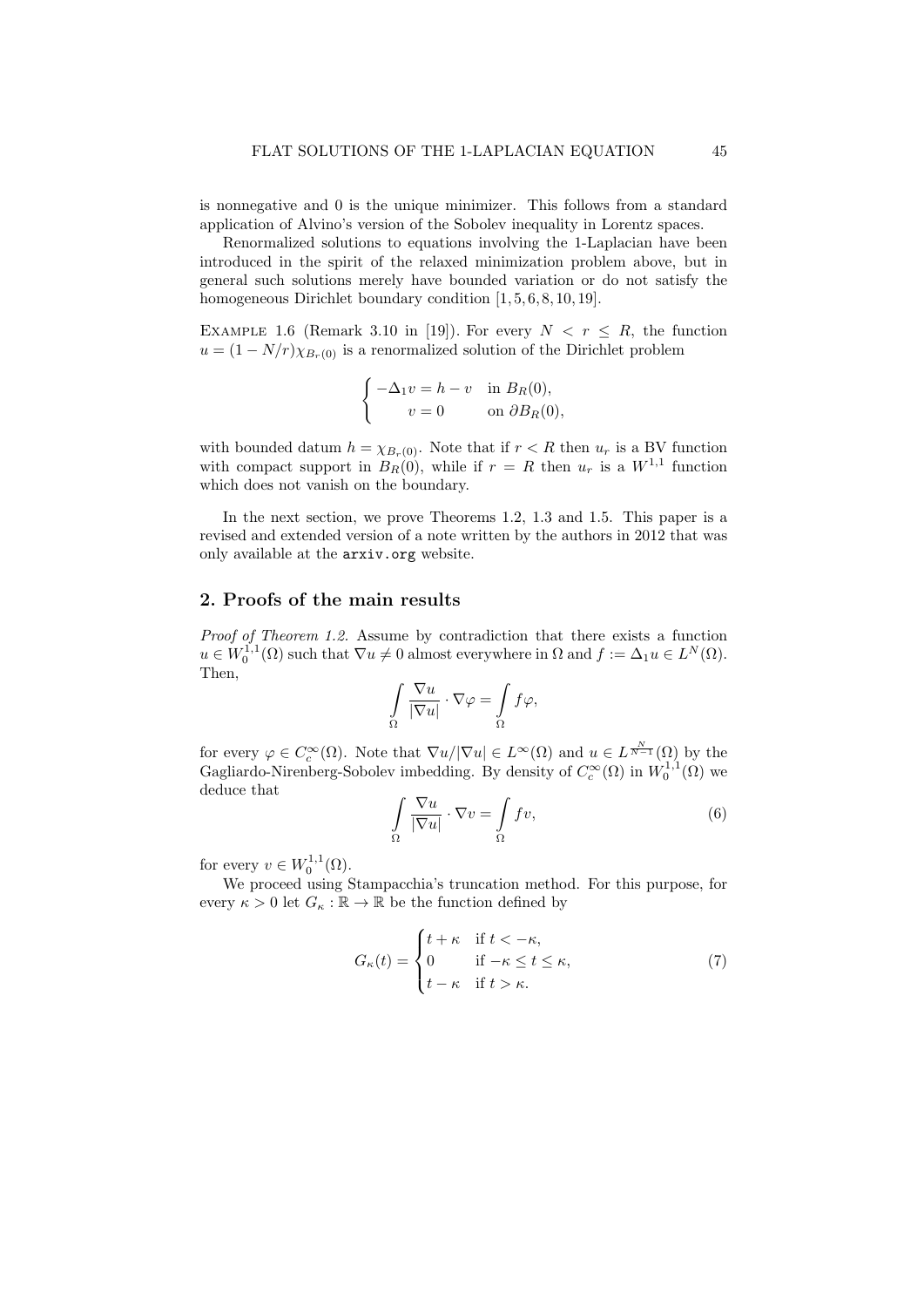Since  $u \in W_0^{1,1}(\Omega)$ , we have  $G_{\kappa}(u) \in W_0^{1,1}(\Omega)$ . Hence,

$$
\frac{\nabla u}{|\nabla u|} \cdot \nabla G_{\kappa}(u) = G'_{\kappa}(u)|\nabla u| = |\nabla G_{\kappa}(u)|.
$$

Applying identity (6) with test function  $G_{\kappa}(u)$ , we get

$$
\int\limits_{\Omega}|\nabla G_\kappa(u)|=\int\limits_{\Omega}fG_\kappa(u).
$$

Since  $G_{\kappa}$  vanishes on the interval  $[-\kappa, \kappa]$ , by the Hölder inequality we have

$$
\int_{\Omega} f G_{\kappa}(u) = \int_{\{|u|>\kappa\}} f G_{\kappa}(u) \leq ||f||_{L^{N}(\{|u|>\kappa\})} ||G_{\kappa}(u)||_{L^{\frac{N}{N-1}}(\Omega)}.
$$

Thus,

$$
\int_{\Omega} |\nabla G_{\kappa}(u)| \leq ||f||_{L^{N}(\{|u|>\kappa\})} ||G_{\kappa}(u)||_{L^{\frac{N}{N-1}}(\Omega)}.
$$

By the Gagliardo-Nirenberg-Sobolev inequality,

$$
||G_{\kappa}(u)||_{L^{\frac{N}{N-1}}(\Omega)} \leq C \int_{\Omega} |\nabla G_{\kappa}(u)|,
$$

for some constant  $C > 0$  depending only on the dimension N. Hence,

$$
(1 - C||f||_{L^N(\{|u|>\kappa\})}) ||G_\kappa(u)||_{L^{\frac{N}{N-1}}(\Omega)} \le 0.
$$
 (8)

Let  $T := ||u||_{L^{\infty}(\Omega)}$  if u is essentially bounded, or  $T := +\infty$  otherwise. We have

$$
\lim_{\kappa \nearrow T} ||f||_{L^N(\{|u| > \kappa\})} = ||f||_{L^N(\{|u| = T\})}.
$$

We observe that the set  $\{|u|=T\}$  has zero Lebesgue measure. This is indeed the case when  $T = +\infty$  since u is finite a.e. When  $T < +\infty$ , we observe that  $\nabla u = 0$  a.e. on the level set  $\{|u| = T\}$ ; since by assumption  $\nabla u \neq 0$  a.e. in  $\Omega$ , the set  $\{u = T\}$  must have zero Lebesgue measure. This implies that

$$
\lim_{\kappa \nearrow T} \|f\|_{L^N(\{|u|>\kappa\})} = \|f\|_{L^N(\{|u|=T\})} = 0.
$$

In particular, there exists  $0 < \kappa < T$  such that  $C||f||_{L^N(\{|u|>\kappa\})} < 1$ . We deduce from (8) that

$$
||G_{\kappa}(u)||_{L^{\frac{N}{N-1}}(\Omega)} \leq 0.
$$

Therefore,  $|u| \leq \kappa$  a.e. in  $\Omega$ . Hence,  $T = ||u||_{L^{\infty}(\Omega)} \leq \kappa$ , and this contradicts the choice of  $\kappa$ . The proof of the theorem is complete.  $\Box$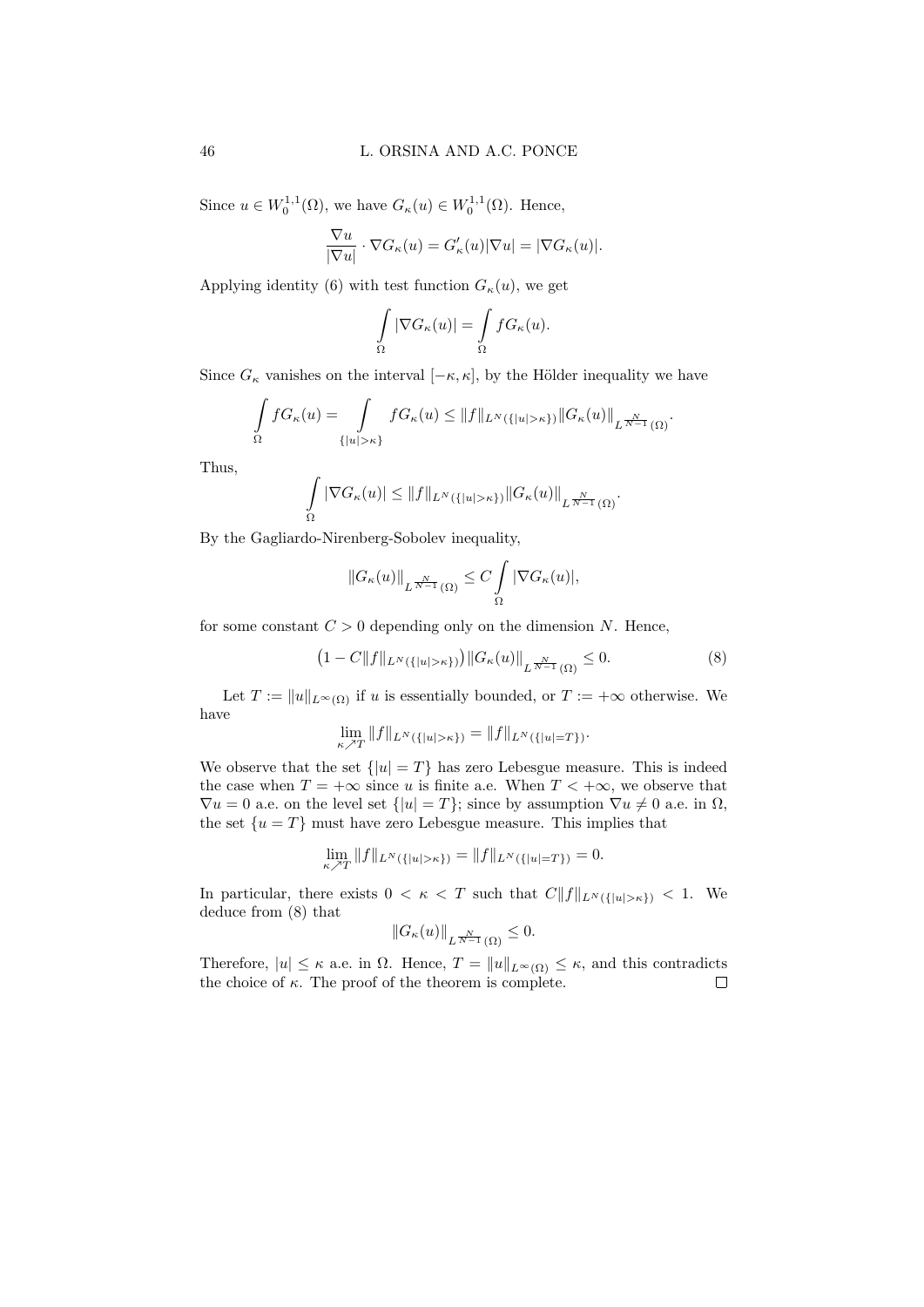To prove Theorem 1.3, we rely on Peetre's imbedding of Sobolev functions in Lorentz spaces, with the best constant computed by Alvino. We recall that the Lorentz space  $L^{p,1}(\mathbb{R}^N)$  for  $1 \leq p < \infty$  can be defined as the vector space of measurable functions g in  $\mathbb{R}^N$  such that

$$
||g||_{L^{p,1}(\mathbb{R}^N)} := \int_0^\infty |\{|g| > t\}|^{1/p} dt < +\infty.
$$

Using an equivalent definition to this one, Lorentz [17] established the duality between  $L^{p,1}(\mathbb{R}^N)$  and  $\mathcal{M}^{\frac{p}{p-1}}(\mathbb{R}^N)$  for  $p>1$  by proving an estimate which amounts to

$$
\int_{\mathbb{R}^d} |fg| \leq ||f||_{\mathcal{M}^{\frac{p}{p-1}}(\mathbb{R}^N)} ||g||_{L^{p,1}(\mathbb{R}^N)},
$$

for every  $g \in L^{p,1}(\mathbb{R}^N)$  and  $f \in \mathcal{M}^{\frac{p}{p-1}}(\mathbb{R}^N)$ , where

$$
\|f\|_{\mathcal M^{\frac{p}{p-1}}(\mathbb R^N)}:=\sup_{A\subset\Omega}\frac{1}{\left|A\right|^{\frac 1p}}\int_A\left|f\right|\,;
$$

see [17, Theorem 5] and the computation of the Lorentz norm in [7, Section 2]. Here one should not rely on the quasi-norm  $\sup_{t>0} \{t | |f| > t\}^{\frac{p-1}{p}}$ , which gives a quantity that is only equivalent to  $||f||_{\mathcal{M}^{\frac{p}{p-1}}(\mathbb{R}^N)}$ .

Peetre [23] proved by interpolation that  $W^{1,1}(\mathbb{R}^N) \subset L^{\frac{N}{N-1},1}(\mathbb{R}^N)$  and Alvino [2] later showed using rearrangements that the inequality

$$
||v||_{L^{\frac{N}{N-1},1}(\mathbb{R}^N)} \leq \gamma_1 ||\nabla v||_{L^1(\mathbb{R}^N)}
$$

holds with the best constant given by  $\gamma_1 := 1/(N\omega_N^{1/N})$ .

Proof of Theorem 1.3. Proceeding as in the previous proof, by the duality between  $L^{\frac{N}{N-1},1}$  and  $\mathcal{M}^N$  one gets

$$
\int_{\mathbb{R}^N} |\nabla G_{\kappa}(u)| = \int_{\Omega} f G_{\kappa}(u) \leq ||f||_{\mathcal{M}^N(\mathbb{R}^N)} ||G_{\kappa}(u)||_{L^{\frac{N}{N-1},1}(\mathbb{R}^N)},
$$

where the functions f and u have been extended by zero to  $\mathbb{R}^N$ ; this does not change their seminorms. Using Alvino's improvement of the Sobolev inequality with  $v = G_{\kappa}(u)$ , it follows that

$$
(1-\gamma_1\|f\|_{\mathcal{M}^N(\mathbb{R}^N)})\|G_\kappa(u)\|_{L^{\frac{N}{N-1},1}(\mathbb{R}^N)}\leq 0.
$$

Under the assumption of the theorem we have  $||f||_{\mathcal{M}^{N}(\mathbb{R}^{N})} < 1/\gamma_{1}$ , hence the quantity in parenthesis is positive. We deduce that  $||G_{\kappa}(u)||_{L^{\frac{N}{N-1},1}(\mathbb{R}^N)}=0$  for every  $\kappa > 0$ , and then  $u = 0$  a.e. in  $\Omega$ , but this is not possible.  $\Box$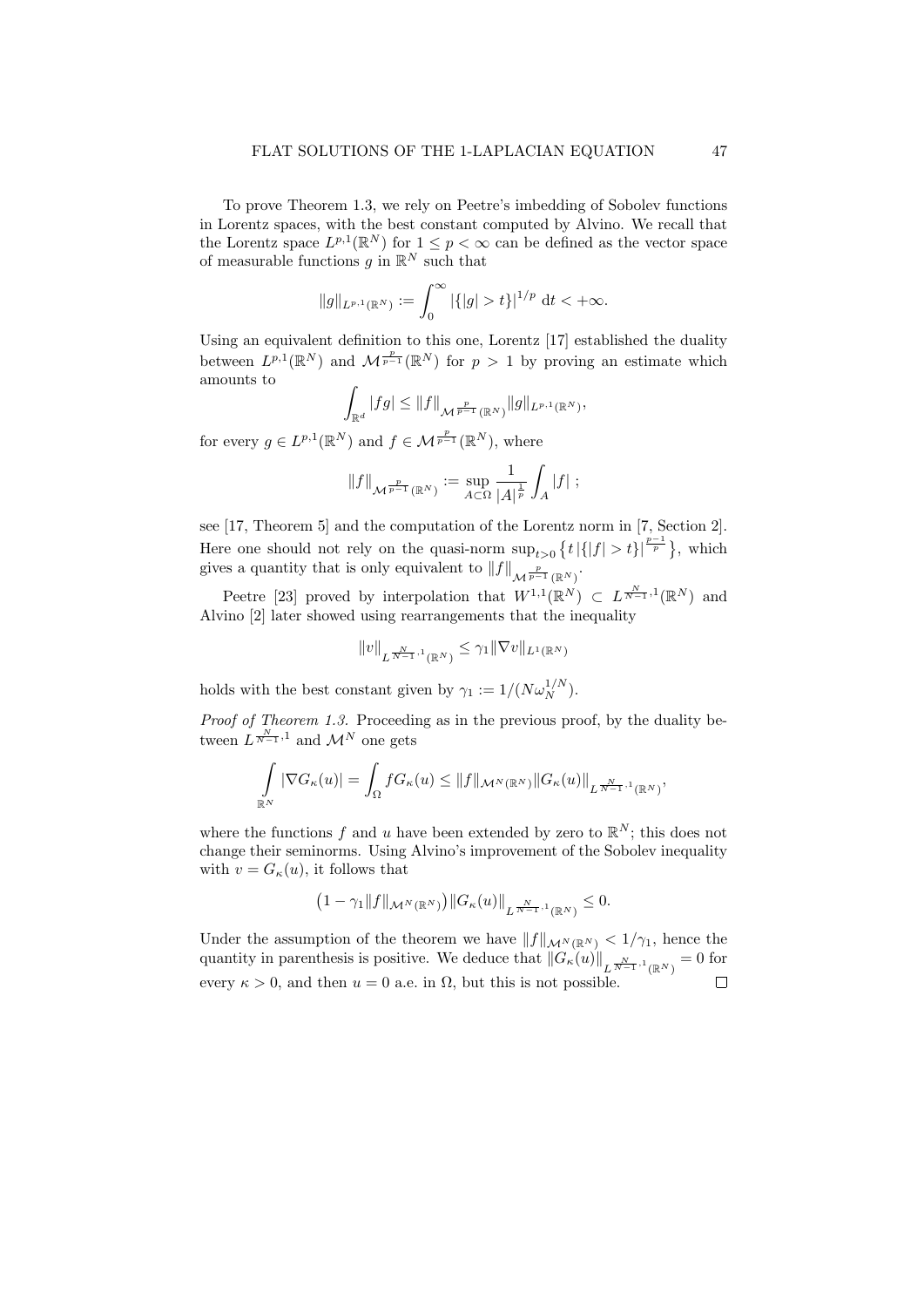The proof of Theorem 1.5 relies on a property of BV function related to the chain rule. For this purpose, given  $\kappa > 0$  denote by  $T_{\kappa} : \mathbb{R} \to \mathbb{R}$  the truncation function at levels  $\pm \kappa$ :

$$
T_{\kappa}(t) = \begin{cases} -\kappa & \text{if } t < -\kappa, \\ t & \text{if } -\kappa \le t \le \kappa, \\ \kappa & \text{if } t > \kappa. \end{cases}
$$

Observe that, for every  $t \in \mathbb{R}$ ,

$$
t = T_{\kappa}(t) + G_{\kappa}(t),\tag{9}
$$

where  $G_{\kappa}$  is the function defined by (7). Since  $T_{\kappa}$  and  $G_{\kappa}$  are Lipschitz continuous, it is straightforward to verify using an approximation argument that  $T_{\kappa}(u)$  and  $G_{\kappa}(u)$  both belong to  $BV(\mathbb{R}^N)$  for every  $u \in BV(\mathbb{R}^N)$ . In addition, by the identity above we have

$$
Du = D(T_{\kappa}(u)) + D(G_{\kappa}(u)).
$$

One then verifies that

$$
\int_{\mathbb{R}^N} |Du| = \int_{\mathbb{R}^N} |D(T_{\kappa}(u))| + \int_{\mathbb{R}^N} |D(G_{\kappa}(u))|,
$$
\n(10)

where, for a given vector-valued measure  $\mu$ ,

$$
\int_{\mathbb{R}^N} |\mu| = \sup \bigg\{ \int_{\mathbb{R}^N} \Phi \cdot \mu : \Phi \in C_c^{\infty}(\mathbb{R}^N; \mathbb{R}^N) \text{ and } |\Phi| \leq 1 \text{ in } \mathbb{R}^N \bigg\}.
$$

Indeed, the inequality  $\leq$  in (10) follows from the triangle inequality in  $\mathbb{R}^{N}$ . The reverse inequality  $\geq$  can be deduced from Vol'pert's chain rule for BV functions  $[3]$ . A more elementary approach is based on an approximation of u using the sequence of smooth functions  $(\rho_n * u)_{n \in \mathbb{N}}$ , where  $(\rho_n)_{n \in \mathbb{N}}$  is a sequence of mollifiers in  $C_c^{\infty}(\mathbb{R}^N)$ . In this case, one observes that

$$
\int_{\mathbb{R}^N} |D(\rho_n * u)| \to \int_{\mathbb{R}^N} |Du|
$$

as  $n \to \infty$ ; see [13, Theorem 5.3]. On the other hand, there exist a subsequence  $(\rho_{n_j} * u)_{j \in \mathbb{N}}$  and finite positive measures  $\sigma_1$  and  $\sigma_2$  such that

$$
|D(T_{\kappa}(\rho_{n_j} * u))| \stackrel{*}{\rightharpoonup} \sigma_1 \quad \text{in } \mathcal{M}(\mathbb{R}^N; \mathbb{R}^N),
$$
  

$$
|D(G_{\kappa}(\rho_{n_j} * u))| \stackrel{*}{\rightharpoonup} \sigma_2 \quad \text{in } \mathcal{M}(\mathbb{R}^N; \mathbb{R}^N),
$$

as  $j \to \infty$ , where  $\sigma_1 \geq |D(T_{\kappa}(u))|$  and  $\sigma_2 \geq |D(G_{\kappa}(u))|$ . This implies the reverse inequality in (10).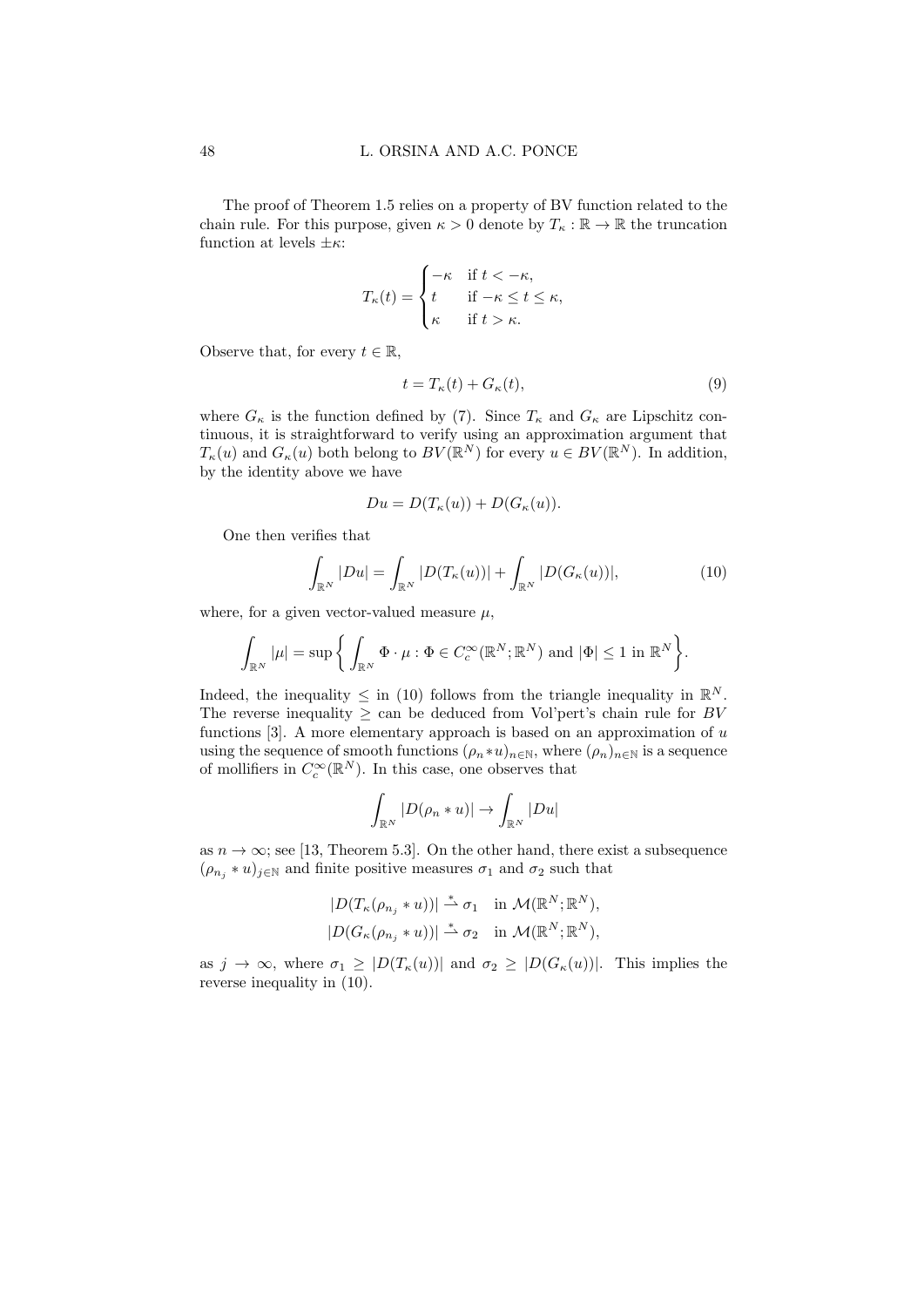*Proof of Theorem 1.5.* Since u minimizes  $E_{\Phi_1}$ , and  $T_{\kappa}(u)$  is also an admissible function in the minimization class, we have

$$
\overline{E}_{\Phi_1}(u) \leq \overline{E}_{\Phi_1}(T_{\kappa}(u)).
$$

Thus,

$$
\int_{\mathbb{R}^N} \left[ |Du| - |D(T_{\kappa}(u))| \right] \leq \int_{\mathbb{R}^N} f(u - T_{\kappa}(u)).
$$

We deduce from (10) and (9) that

$$
\int_{\mathbb{R}^N} |D(G_{\kappa}(u))| \leq \int_{\mathbb{R}^N} f G_{\kappa}(u).
$$

We can now pursue the strategy of the proof of Theorem 1.2 to get the conclusion. Indeed, the Sobolev and Hölder inequalities imply that

$$
(1 - C||f||_{L^N(\{|u| > \kappa\})}) ||G_{\kappa}(u)||_{L^{\frac{N}{N-1}}(\Omega)} \leq 0.
$$

For every  $0 < \kappa < ||u||_{L^{\infty}(\mathbb{R}^N)}$ , where we do not exclude the possibility that  $||u||_{L^{\infty}(\mathbb{R}^N)} = +\infty$ , we have  $||G_{\kappa}(u)||_{L^{\frac{N}{N-1}}(\Omega)} > 0$ . Thus,

$$
||f||_{L^N(\{|u|>\kappa\})}\geq \frac{1}{C}.
$$

Since u is finite a.e., this inequality cannot hold for every  $\kappa > 0$ . Therefore, we must have  $||u||_{L^{\infty}(\mathbb{R}^N)} < \infty$  and so u is essentially bounded. Letting  $\kappa \to$  $\Box$  $||u||_{L^{\infty}(\mathbb{R}^N)}$ , we deduce that  $\{|u| > \kappa\}$  has positive measure.

#### Acknowledgements

The authors would like to thank Francesco Petitta for bringing to their attention problems related to the 1-Laplacian and Stefan Steinerberger for suggesting a counterpart of their original result in the setting of weak- $L^N$  functions. The second author (ACP) was supported by the Fonds de la Recherche scientifique-FNRS under research grants 1.5.199.10F and J.0026.15. He warmly thanks the Dipartimento di Matematica of "Sapienza" Università di Roma for the invitation and hospitality.

#### **REFERENCES**

- [1] F. Alter, V. Caselles, and A. Chambolle, A characterization of convex calibrable sets in  $\mathbb{R}^N$ , Math. Ann. **332** (2005), no. 2, 329-366.
- [2] A. Alvino, Sulla diseguaglianza di Sobolev in spazi di Lorentz, Boll. Un. Mat. Ital. A (5) 14 (1977), 148–156.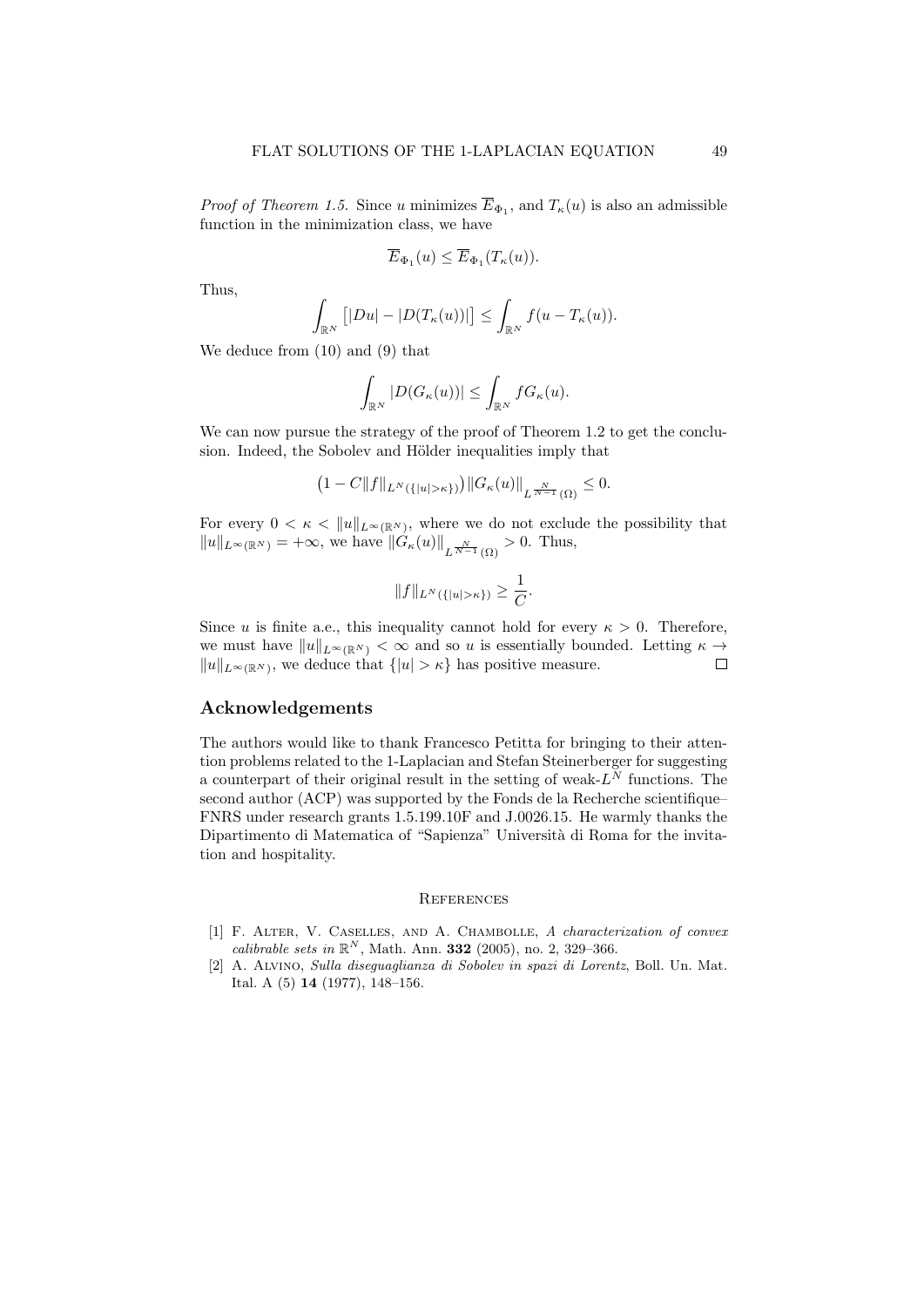- [3] L. AMBROSIO AND G. DAL MASO, A general chain rule for distributional derivatives, Proc. Amer. Math. Soc. 108 (1990), no. 3, 691–702.
- [4] L. Ambrosio, N. Fusco, and D. Pallara, Functions of bounded variation and free discontinuity problems, Oxford Mathematical Monographs, The Clarendon Press, Oxford University Press, New York, 2000.
- [5] F. ANDREU, C. BALLESTER, V. CASELLES, AND J. M. MAZÓN, The Dirichlet problem for the total variation flow, J. Funct. Anal. **180** (2001), no. 2, 347–403.
- [6] F. ANDREU, A. DALL'AGLIO, AND S. SEGURA DE LEÓN, Bounded solutions to the 1-Laplacian equation with a critical gradient term, Asymptot. Anal. 80 (2012), no. 1-2, 21–43.
- [7] H. Bahouri and A. Cohen, Refined Sobolev inequalities in Lorentz spaces, J. Fourier Anal. Appl. 17 (2011), no. 4, 662–673.
- [8] G. BELLETTINI, V. CASELLES, AND M. NOVAGA, *Explicit solutions of the eigen*value problem  $-\text{div}\left(\frac{Du}{|Du|}\right) = u$  in  $\mathbb{R}^2$ , SIAM J. Math. Anal. 36 (2005), no. 4, 1095–1129.
- $M.$  CICALESE AND C. TROMBETTI, Asymptotic behaviour of solutions to p-Laplacian equation, Asymptot. Anal. 35 (2003), no. 1, 27–40.
- [10] F. Demengel, Functions locally almost 1-harmonic, Appl. Anal. 83 (2004), no. 9, 865–896.
- [11] G. DINCA, P. JEBELEAN, AND J. MAWHIN, Variational and topological methods for Dirichlet problems with p-Laplacian, Port. Math. (N.S.) 58 (2001), no. 3, 339–378.
- [12] I. EKELAND AND R. TÉMAM, Convex analysis and variational problems, Classics in Applied Mathematics, vol. 28, Society for Industrial and Applied Mathematics (SIAM), Philadelphia, PA, 1999.
- [13] L. C. EVANS AND R. F. GARIEPY, *Measure theory and fine properties of func*tions, 2nd ed., Textbooks in Mathematics, CRC Press, Boca Raton, FL, 2015.
- [14] M. GIAQUINTA, G. MODICA, AND J. SOUCEK, Functionals with linear growth in the calculus of variations I, II, Comment. Math. Univ. Carolin. 20 (1979), 143–156, 157–172.
- [15] B. KAWOHL, On a family of torsional creep problems, J. Reine Angew. Math. 410 (1990), 1–22.
- [16] B. Kawohl and F. Schuricht, Dirichlet problems for the 1-Laplace operator, including the eigenvalue problem, Commun. Contemp. Math. 9 (2007), no. 4, 515–543.
- [17] G. G. Lorentz, Some new functional spaces, Ann. of Math. (2) 51 (1950), 37–55.
- [18] J. Mawhin and M. Willem, Critical point theory and Hamiltonian systems, Applied Mathematical Sciences, vol. 74, Springer-Verlag, New York, 1989.
- [19] J. M. MAZÓN AND S. SEGURA DE LEÓN, The Dirichlet problem for a singular elliptic equation arising in the level set formulation of the inverse mean curvature flow, Adv. Calc. Var. 6 (2013), no. 2, 123–164.
- $[20]$  A. MERCALDO, S. SEGURA DE LEÓN, AND C. TROMBETTI, On the solutions to 1-Laplacian equation with  $L^1$  data, J. Funct. Anal. **256** (2009), no. 8, 2387-2416.
- [21] A. MERCALDO, S. SEGURA DE LEÓN, AND C. TROMBETTI, On the behaviour of the solutions to p-Laplacian equations as p goes to 1, Publ. Mat.  $52$  (2008),